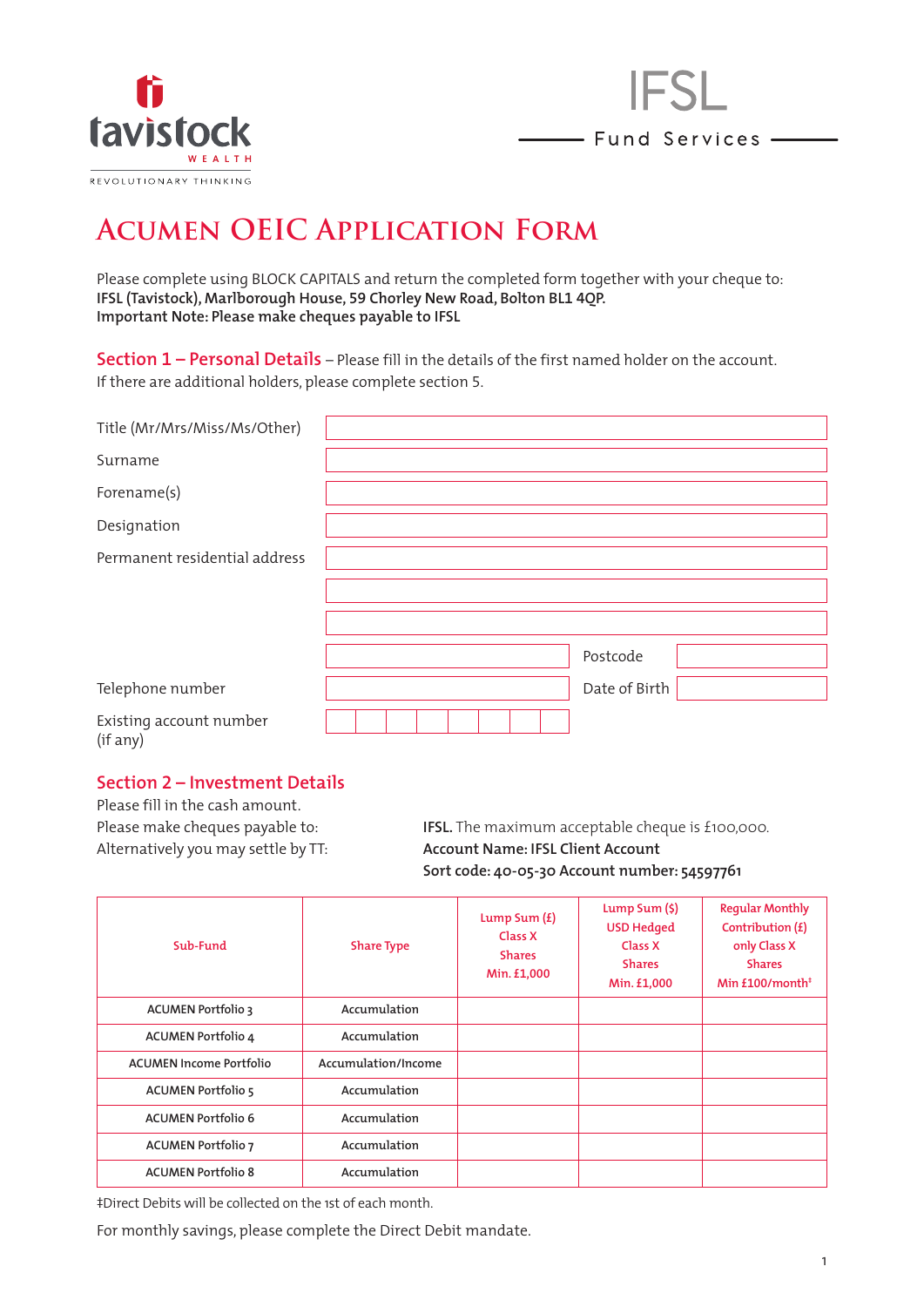#### **Section 3 – Income Shares**

Please complete this section if you are purchasing Income Shares.

Please note income payments are made by direct credit to your bank/building society and cheques cannot be sent. **If you do not complete this section, we will automatically purchase Accumulation Shares on your behalf.**

| Name of Bank/Building Society |           |  |
|-------------------------------|-----------|--|
| Address                       |           |  |
|                               |           |  |
|                               | Postcode  |  |
| Name of account holder        |           |  |
| Account number                | Sort Code |  |
| Signature                     | Date      |  |

### **Section 4 – Professional Adviser Details**

Adviser's Stamp

|              | Agent Name    |
|--------------|---------------|
|              | Agency Number |
|              | Agent Name    |
|              |               |
| Advice given |               |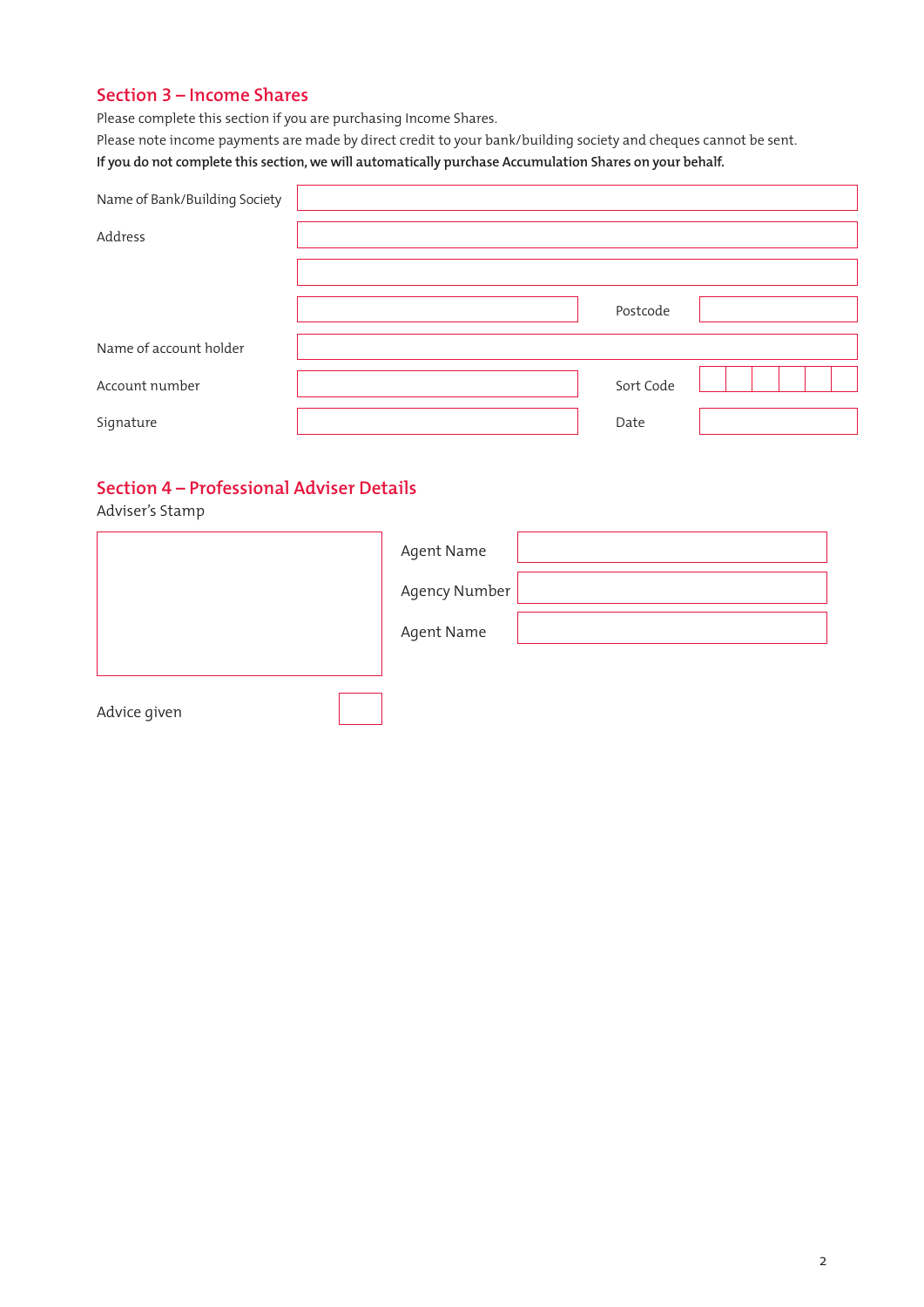**Section 5 – Additional Holders** – Please complete this section if you wish there to be additional holders on the account. Please note that correspondence will be sent to the first named holder only.

| Title | Surname | Forename(s) | $Address$<br>(if different from the first named holder) | Date of Birth* |
|-------|---------|-------------|---------------------------------------------------------|----------------|
|       |         |             |                                                         |                |
|       |         |             |                                                         |                |
|       |         |             |                                                         |                |
|       |         |             |                                                         |                |
|       |         |             |                                                         |                |
|       |         |             |                                                         |                |
|       |         |             |                                                         |                |
|       |         |             |                                                         |                |
|       |         |             |                                                         |                |
|       |         |             |                                                         |                |
|       |         |             |                                                         |                |
|       |         |             |                                                         |                |

*\*Please note holders must be at least 18 years of age.*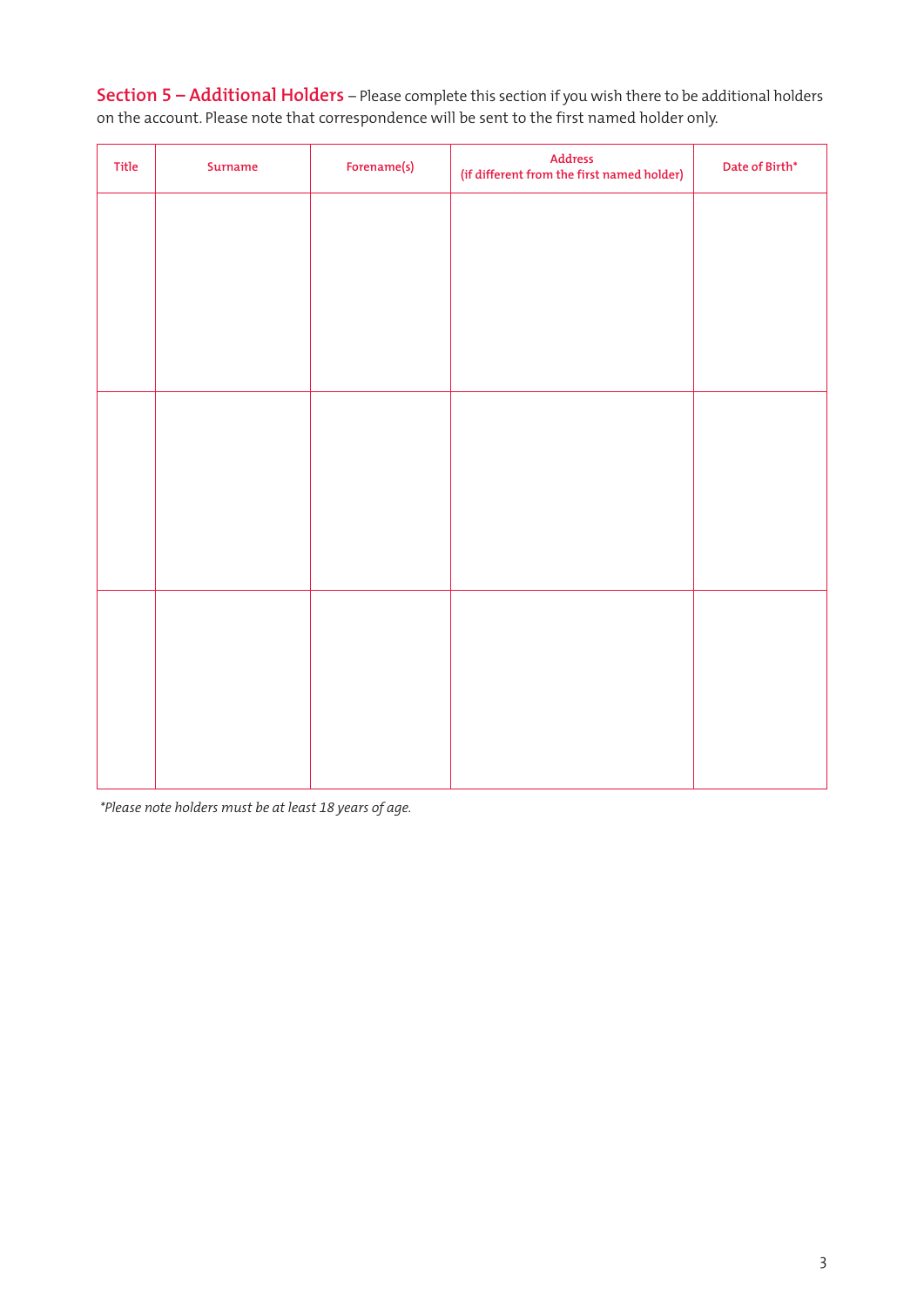**Section 6 – Beneficial Ownership** – This section must be completed. If there are no beneficial owners the correct box must be ticked. If this section has not been completed properly we will reject the application form and request that it is completed fully.

Are you the beneficial owner\* of this investment? Yes

| No<br>__ |  |
|----------|--|
|          |  |

(if you answer "no" you are required to provide the full details of the beneficial owner(s) in the box below).

|                            | <b>Address</b> | Date of Birth | Signature | Date |
|----------------------------|----------------|---------------|-----------|------|
| First Account Holder/name  |                |               |           |      |
|                            |                |               |           |      |
|                            |                |               |           |      |
|                            |                |               |           |      |
|                            |                |               |           |      |
| Second Account Holder/Name |                |               |           |      |
|                            |                |               |           |      |
|                            |                |               |           |      |
|                            |                |               |           |      |
|                            |                |               |           |      |
| Third Account Holder/Name  |                |               |           |      |
|                            |                |               |           |      |
|                            |                |               |           |      |
|                            |                |               |           |      |
|                            |                |               |           |      |
| Fourth Account Holder/Name |                |               |           |      |
|                            |                |               |           |      |
|                            |                |               |           |      |
|                            |                |               |           |      |
|                            |                |               |           |      |

*\*Applicants for direct investments are required to disclose circumstances where an individual or organisation other than the investor(s) named on the application form ultimately owns or controls the investment being made. You are therefore, required to make the relevant disclosure on the application form and where necessary provide the full name of any additional parties who have beneficial ownership of this investment. There are additional requirements for bodies corporate, partnerships, trusts, fund administrators/distributors and estates of deceased persons. Please contact your financial or professional adviser if you are in any doubt about your status.*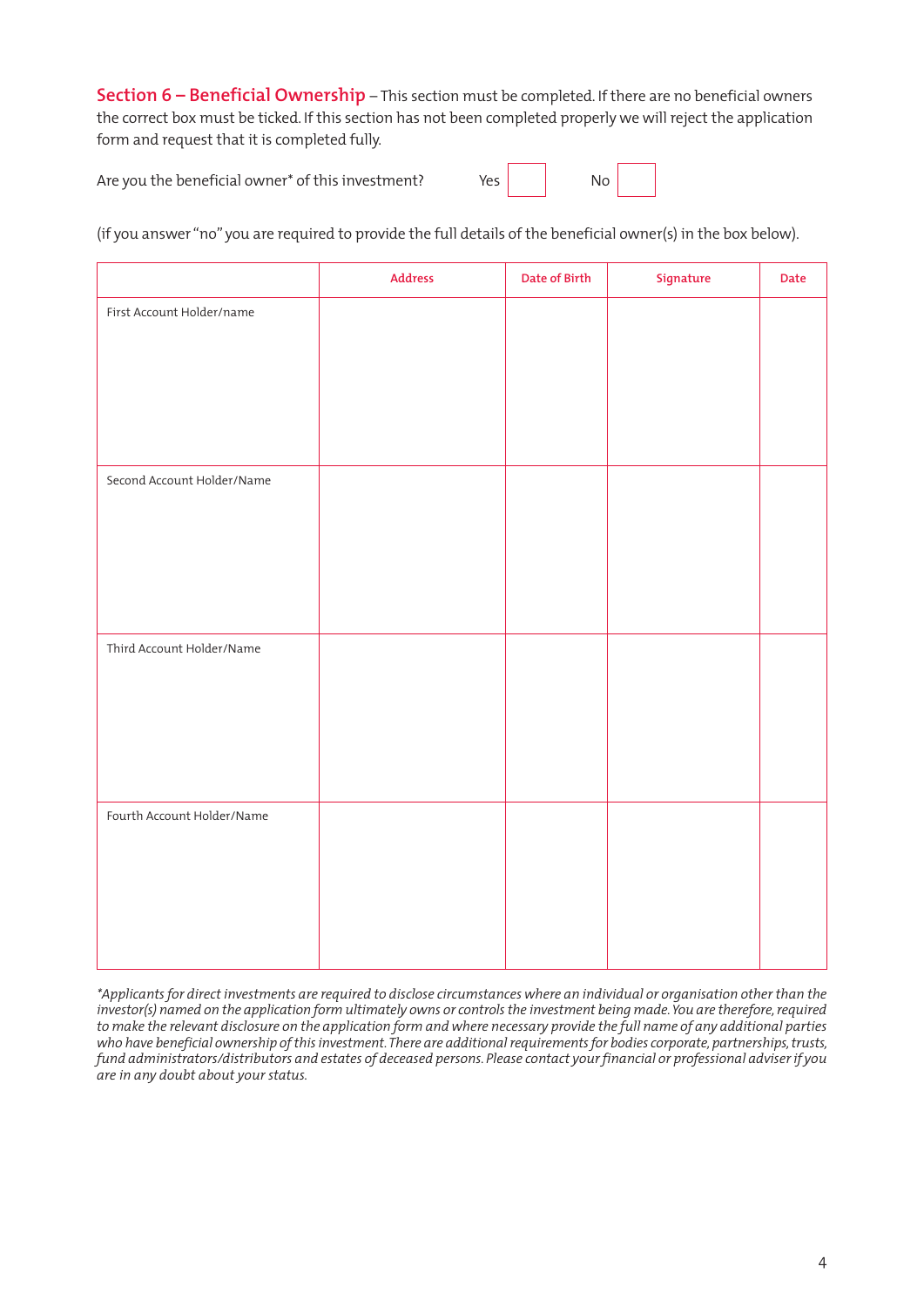**Section 7 – Declaration And Authorisation** – Please sign the declaration below. All investors must, before they invest, be provided with the most up-to-date Key Investor Information Document (KIID) and Supplementary Information Document (SID) for the specific share class(es) of the fund(s) in which they wish to invest. Copies of these documents are available from www.ifslfunds.com or can be requested as a paper copy by calling 0808 178 9321or writing to IFSL, Marlborough House, 59 Chorley New Road, Bolton BL1 4QP. Where there are additional holders, all holders must sign.

I/We declare that:

- I declare that I have read and understood the relevant Key Investor Information Document (KIID), the Supplementary Information Document (SID) and the Investment Fund Services Limited Terms and Conditions. I understand that these documents form part of the terms and conditions of my investment in the fund(s).
- I I/We are aged 18 or over.
- **I** confirm that I am not a US Person (either a resident or citizen) and acknowledge that US persons cannot hold shares/units in the fund(s).
- Details of all beneficial owners, where they exist, have been included in the appropriate section of the application form.
- I/We will inform the Administrator in writing immediately of any changes in my/our circumstances.
- I/We understand that you may require additional information from me/us in accordance with the money laundering regulations and I acknowledge that electronic data sources may be used to check my identity under the money laundering regulations.
- All subscriptions made and to be made belong to me/us.

#### **Privacy Notice**

We're committed to processing the personal data that you provide to us in line with the latest data protection and data privacy legislation in force within the United Kingdom. We'll use your information in order to provide the service detailed in this Application Form and to administer your investments, communicate with you and provide information on our products and services when you request it, to meet our legal obligations and for the purposes of fraud prevention.

#### **Our Full Privacy Notice**

It's important that you understand how the personal information you give us will be used. We strongly advise that you read our full Privacy Notice, which you can find on our website at www.ifslfunds.com, or you can ask us for a copy.

Details of any beneficial owners, where they exist, have been included in the appropriate section.

#### **Communicating With You Including Direct Marketing**

We'd like to let you know about IFSL investment products and services we think would be of interest to you. However, we'll only contact you if you consent by ticking the boxes below.

#### **Your Marketing Preferences**

I'm happy for IFSL to contact me in the following ways about investment products, services and promotional offers that may be of interest.

| Please tick here: | By post | By phone | By email |  |
|-------------------|---------|----------|----------|--|
|                   |         |          |          |  |

You can withdraw your consent at any time by letting us know by post, phone or email. We'll continue to use your contact details for sending regular statements, changes to terms and conditions, account enquiries, and as required by law.

 $\blacksquare$  I have read the IFSL Ltd Privacy Notice concerning the use of my personal data.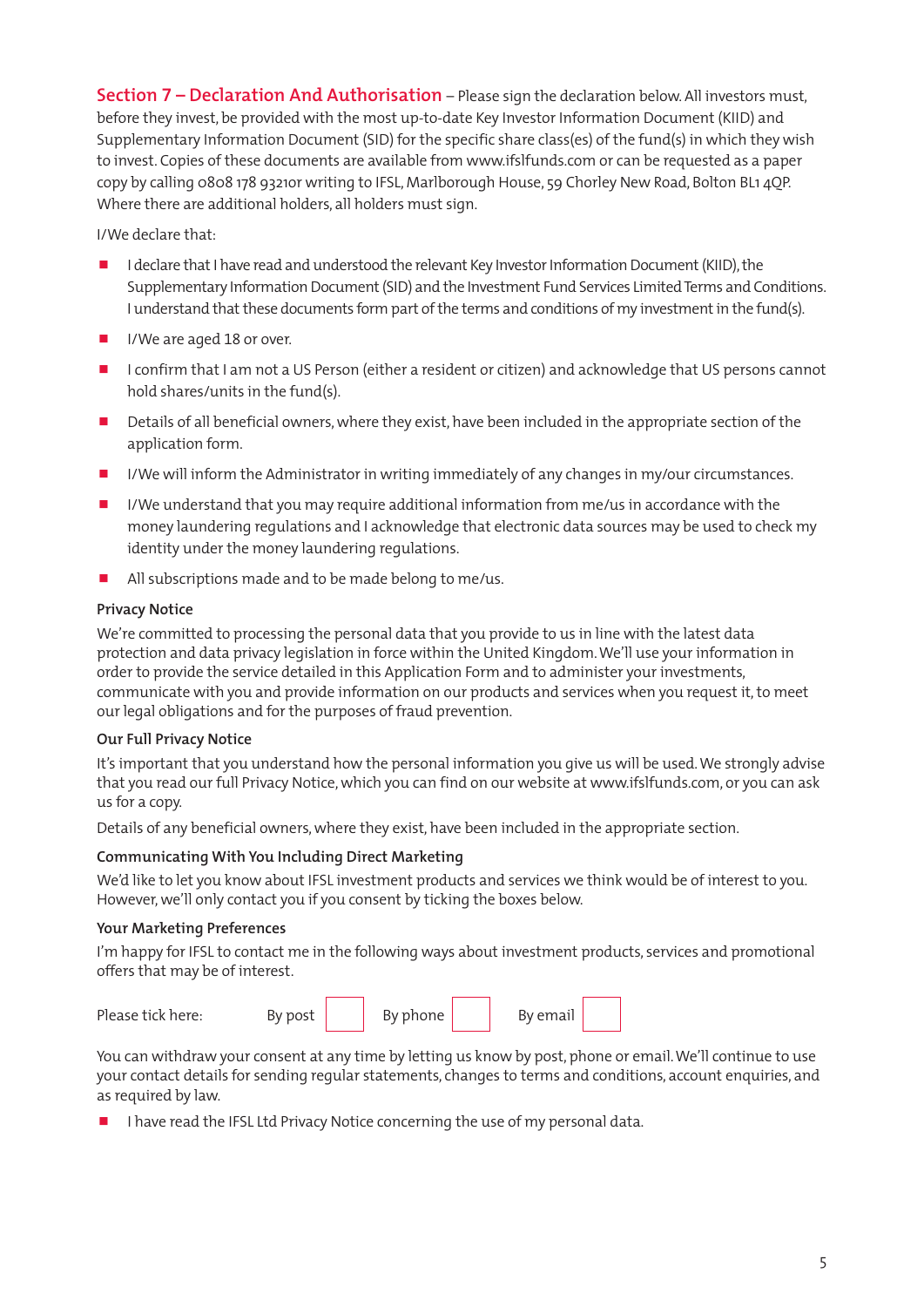#### **Section 7 – Declaration And Authorisation (continued)**

The information supplied in this application is correct to the best of my/our knowledge and belief.

| First Signatory Applicant                     | Date |
|-----------------------------------------------|------|
| Second Signatory Applicant<br>(if applicable) | Date |
| Third Signatory Applicant<br>(if applicable)  | Date |
| Fourth Signatory Applicant<br>(if applicable) | Date |

*\*Applications in a Company Name must be accompanied with an authorised signatory list. This application must be signed by two authorised signatories to be valid. For an application on behalf of a Trust, all the Trustees must sign the application. If the document constituting the Trust permits fewer than all Trustees to sign the application, a copy of the constituting document must be provided.*

Investment Fund Services Limited Registered in England No. 06110770 (Authorised Corporate Director for ACUMEN OEIC). Authorised and regulated by the Financial Conduct Authority.

This document has been issued by Investment Fund Services Limited.

The information contained in this document may not be reproduced in any form without the express permission of Investment Fund Services Limited and to the extent that it is passed on care must be taken to ensure that this is in a form which accurately reflects the information presented here. Whilst Investment Fund Services Limited believes that the information is correct at the date of this production, no warranty or representation is given to this effect and no responsibility can be accepted by Investment Fund Services Limited to any intermediaries or end users for any action taken on the basis of the information.